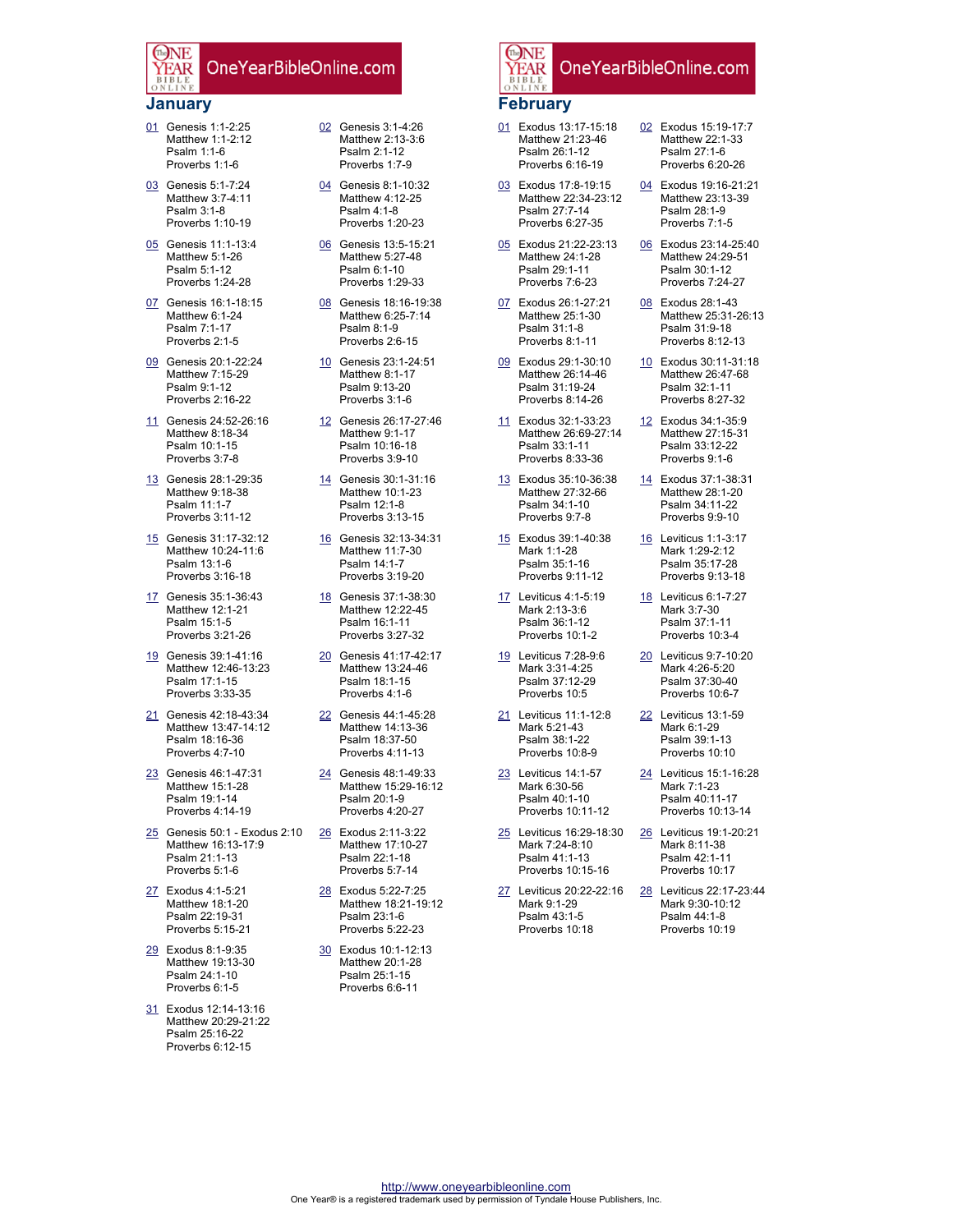#### **March**

The NF

EAR

- 01 Leviticus 24:1-25:46 Mark 10:13-31 Psalm 44:9-26 Proverbs 10:20-21
- 03 Leviticus 27:14- Numbers 1:54 Mark 11:1-26 Psalm 46:1-11 Proverbs 10:23
- 05 Numbers 4:1-5:31 Mark 12:18-37 Psalm 48:1-14 Proverbs 10:26
- 07 Numbers 8:1-9:23 Mark 13:14-37 Psalm 50:1-23 Proverbs 10:29-30
- 09 Numbers 11:24-13:33 Mark 14:22-52 Psalm 52:1-9 Proverbs 11:1-3
- 11 Numbers 15:17-16:40 Mark 15:1-47 Psalm 54:1-7 Proverbs 11:5-6
- 13 Numbers 19:1-20:29 Luke 1:1-25 Psalm 56:1-13 Proverbs 11:8
- 15 Numbers 22:21-23:30 Luke 1:57-80 Psalm 58:1-11 Proverbs 11:12-13
- 17 Numbers 26:1-51 Luke 2:36-52 Psalm 60:1-12 Proverbs 11:15
- 19 Numbers 28;16-29:40 Luke 3:23-38 Psalm 62:1-12 Proverbs 11:18-19
- 21 Numbers 32:1-33:39 Luke 4:31-5:11 Psalm 64:1-10 Proverbs 11:22
- 23 Numbers 36:1- Deuteronomy 1:46 Luke 5:29-6:11 Psalm 66:1-20 Proverbs 11:24-26
- 25 Deuteronomy 4:1-49 Luke 6:39-7:10 Psalm 68:1-18 Proverbs 11:28
- 27 Deuteronomy 7:1-8:20 Luke 7:36-8:3 Psalm 69:1-18 Proverbs 12:1
- 29 Deuteronomy 11:1-12:32 Luke 8:22-39 Psalm 70:1-5 Proverbs 12:4
- 31 Deuteronomy 16:1-17:20 Luke 9:7-27 Psalm 72:1-20 Proverbs 12:8-9
- 02 Leviticus 25:47-27:13 Mark 10:32-52 Psalm 45:1-17 Proverbs 10:22
- 04 Numbers 2:1-3:51 Mark 11:27-12:17 Psalm 47:1-9 Proverbs 10:24-25
- 06 Numbers 6:1-7:89 Mark 12:38-13:13 Psalm 49:1-20 Proverbs 10:27-28
- 08 Numbers 10:1-11:23 Mark 14:1-21 Psalm 51:1-19 Proverbs 10:31-32
- 10 Numbers 14:1-15:16 Mark 14:53-72 Psalm 53:1-6 Proverbs 11:4
- 12 Numbers 16:41-18:32 Mark 16:1-20 Psalm 55:1-23 Proverbs 11:7
- 14 Numbers 21:1-22:20 Luke 1:26-56 Psalm 57:1-11 Proverbs 11:9-11
- 16 Numbers 24:1-25:18 Luke 2:1-35 Psalm 59:1-17 Proverbs 11:14
- 18 Numbers 26:52-28:15 Luke 3:1-22 Psalm 61:1-8 Proverbs 11:16-17
- 20 Numbers 30:1-31:54 Luke 4:1-30 Psalm 63:1-11 Proverbs 11:20-21
- 22 Numbers 33:40-35:34 Luke 5:12-28 Psalm 65:1-13 Proverbs 11:23
- 24 Deuteronomy 2:1-3:29 Luke 6:12-38 Psalm 67:1-7 Proverbs 11:27
- 26 Deuteronomy 5:1-6:25 Luke 7:11-35 Psalm 68:19-35 Proverbs 11:29-31
- 28 Deuteronomy 9:1-10:22 Luke 8:4-21 Psalm 69:19-36 Proverbs 12:2-3
- 30 Deuteronomy 13:1-15:23 Luke 8:40-9:6 Psalm 71:1-24 Proverbs 12:5-7

#### The NE OneYearBibleOnline.com YEAR **April**

- 01 Deuteronomy 18:1- 20:20 Luke 9:28-50 Psalm 73:1-28 Proverbs 12:10
- 03 Deuteronomy 23:1-25:19 Luke 10:13-37 Psalm 75:1-10 Proverbs 12:12-14
- 05 Deuteronomy 28:1-68 Luke 11:14-36 Psalm 77:1-20 Proverbs 12:18
- 07 Deuteronomy 31:1-32:27 Luke 12:8-34 Psalm 78:32-55 Proverbs 12:21-23
- 09 Deuteronomy 33:1-29 Luke 13:1-21 Psalm 78:65-72 Proverbs 12:25
- 11 Joshua 3:1-4:24 Luke 14:7-35 Psalm 80:1-19 Proverbs 12:27-28
- 13 Joshua 7:16-9:2 Luke 16:1-18 Psalm 82:1-8 Proverbs 13:2-3
- 15 Joshua 11:1-12:24 Luke 17:11-37 Psalm 84:1-12 Proverbs 13:5-6
- 17 Joshua 15:1-63 Luke 18:18-43 Psalm 86:1-17 Proverbs 13:9-10
- 19 Joshua 19:1-20:9 Luke 19:28-48 Psalm 88:1-18
- Proverbs 13:12-14 21 Joshua 22:21-23:16 Luke 20:27-47 Psalm 89:14-37

Proverbs 13:17-19

- 23 Judges 1:1-2:9 Luke 21:29-22:13 Psalm 90:1-91:16 Proverbs 13:24-25
- 25 Judges 4:1-5:31 Luke 22:35-53 Psalm 94:1-23 Proverbs 14:3-4
- 27 Judges 7:1-8:17 Luke 23:13-43 Psalm 97:1-98:9 Proverbs 14:7-8
- 29 Judges 9:22-10:18 Luke 24:13-53 Psalm 100:1-5 Proverbs 14:11-12
- 02 Deuteronomy 21:1-22:30 Luke 9:51-10:12 Psalm 74:1-23 Proverbs 12:11
- 04 Deuteronomy 26:1-27:26 Luke 10:38-11:13 Psalm 76:1-12 Proverbs 12:15-17
- 06 Deuteronomy 29:1-30:20 Luke 11:37-12:7 Psalm 78:1-31 Proverbs 12:19-20
- 08 Deuteronomy 32:28-52 Luke 12:35-59 Psalm 78:56-64 Proverbs 12:24
- 10 Deuteronomy 34:1- Joshua 2:24 Luke 13:22-14:6 Psalm 79:1-13 Proverbs 12:26
- 12 Joshua 5:1-7:15 Luke 15:1-32 Psalm 81:1-16 Proverbs 13:1
- 14 Joshua 9:3-10:43 Luke 16:19-17:10 Psalm 83:1-18 Proverbs 13:4
- 16 Joshua 13:1-14:15 Luke 18:1-17 Psalm 85:1-13 Proverbs 13:7-8
- 18 Joshua 16:1-18:28 Luke 19:1-27 Psalm 87:1-7 Proverbs 13:11
- 20 Joshua 21:1-22:20 Luke 20:1-26 Psalm 89:1-13 Proverbs 13:15-16
- 22 Joshua 24:1-33 Luke 21:1-28 Psalm 89:38-52 Proverbs 13:20-23
- 24 Judges 2:10-3:31 Luke 22:14-34 Psalm 92:1-93:5 Proverbs 14:1-2
- 26 Judges 6:1-40 Luke 22:54-23:12 Psalm 95:1-96:13 Proverbs 14:5-6
- 28 Judges 8:18-9:21 Luke 23:44-24:12 Psalm 99:1-9 Proverbs 14:9-10
- 30 Judges 11:1-12:15 John 1:1-28 Psalm 101:1-8 Proverbs 14:13-14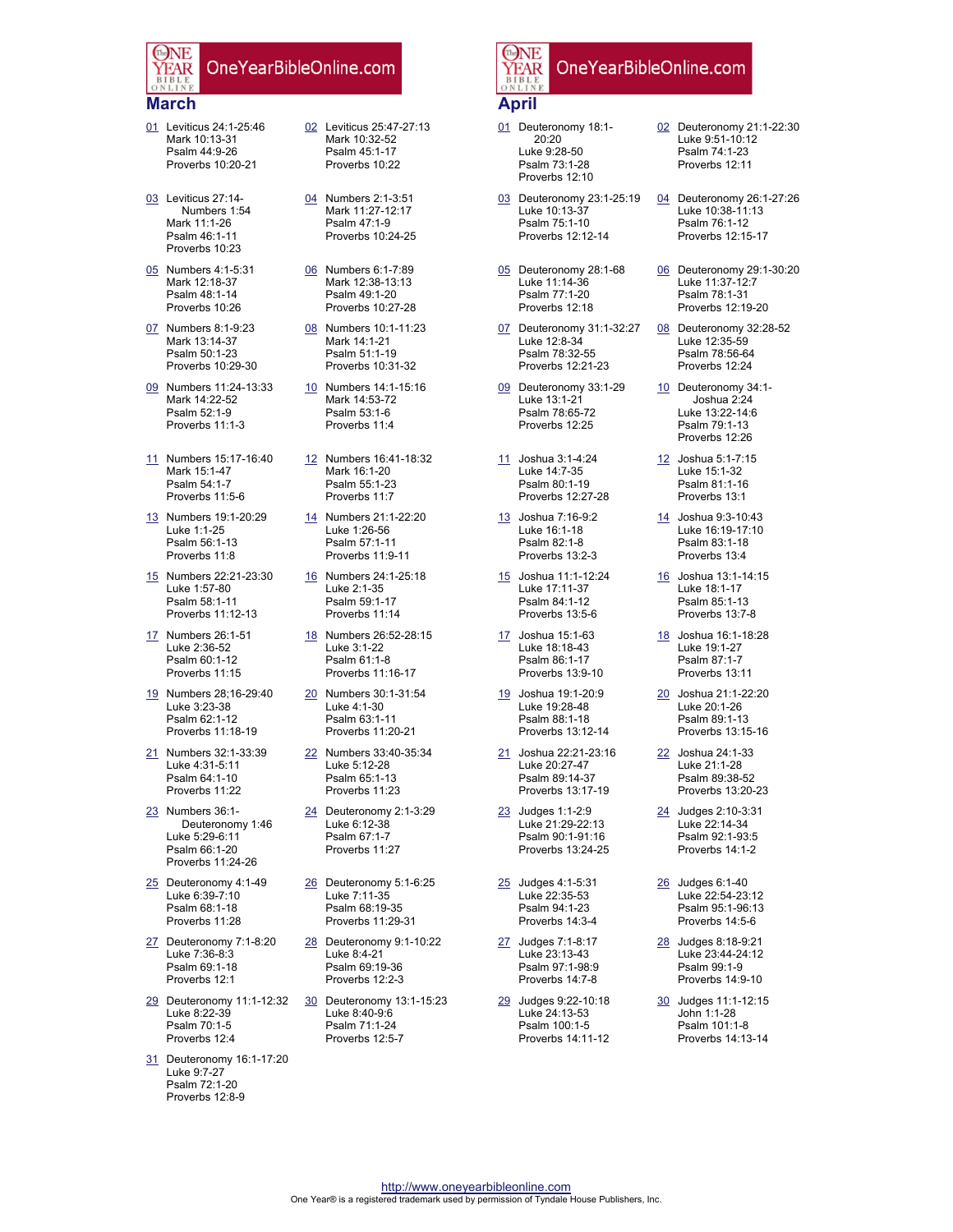#### **May**

The NF

EAR

- 01 Judges 13:1-14:20 John 1:29-51 Psalm 102:1-28 Proverbs 14:15-16
- 03 Judges 17:1-18:31 John 3:1-21 Psalm 104:1-24 Proverbs 14:20-21
- 05 Judges 21:1-Ruth 1:22 John 4:4-42 Psalm 105:1-15 Proverbs 14:25
- 07 1 Samuel 1:1-2:21 John 5:1-23 Psalm 105:37-45 Proverbs 14:28-29
- 09 1 Samuel 5:1-7:17 John 6:1-21 Psalm 106:13-31 Proverbs 14:32-33
- 11 1 Samuel 10:1-11:15 John 6:43-71 Psalm 107:1-43 Proverbs 15:1-3
- 13 1 Samuel 14:1-52 John 7:31-53 Psalm 109:1-31 Proverbs 15:5-7
- 15 1 Samuel 17:1-18:4 John 8:21-30 Psalm 111:1-10 Proverbs 15:11
- 17 1 Samuel 20:1-21:15 John 9:1-41 Psalm 113:1-114:8 Proverbs 15:15-17
- 19 1 Samuel 24:1-25:44 John 10:22-42 Psalm 116:1-19 Proverbs 15:20-21
- 21 1 Samuel 29:1-31:13 John 11:55-12:19 Psalm 118:1-18 Proverbs 15:24-26
- 23 2 Samuel 2:12-3:39 John 13:1-30 Psalm 119:1-16 Proverbs 15:29-30
- 25 2 Samuel 7:1-8:18 John 14:15-31 Psalm 119:33-48 Proverbs 15:33
- 27 2 Samuel 12:1-31 John 16:1-33 Psalm 119:65-80 Proverbs 16:4-5
- 29 2 Samuel 14:1-15:22 John 18:1-24 Psalm 119:97-112 Proverbs 16:8-9
- 31 2 Samuel 17:1-29 John 19:23-42 Psalm 119:129-152 Proverbs 16:12-13
- 02 Judges 15:1-16:31 John 2:1-25 Psalm 103:1-22 Proverbs 14:17-19
- 04 Judges 19:1-20:48 John 3:22-4:3 Psalm 104:24-35 Proverbs 14:22-23
- 06 Ruth 2:1-4:22 John 4:43-54 Psalm 105:16-36 Proverbs 14:26-27
- 08 1 Samuel 2:22-4:22 John 5:24-47 Psalm 106:1-12 Proverbs 14:30-31
- 10 1 Samuel 8:1-9:27 John 6:22-42 Psalm 106:32-48 Proverbs 14:34-35
- 12 1 Samuel 12:1-13:23 John 7:1-30 Psalm 108:1-13 Proverbs 15:4
- 14 1 Samuel 15:1-16:23 John 8:1-20 Psalm 110:1-7 Proverbs 15:8-10
- 16 1 Samuel 18:5-19:24 John 8:31-59 Psalm 112:1-10 Proverbs 15:12-14
- 18 1 Samuel 22:1-23:29 John 10:1-21 Psalm 115:1-18 Proverbs 15:18-19
- 20 1 Samuel 26:1-28:25 John 11:1-54 Psalm 117:1-2 Proverbs 15:22-23
- 22 2 Samuel 1:1-2:11 John 12:20-50 Psalm 118:19-29 Proverbs 15:27-28
- 24 2 Samuel 4:1-6:23 John 13:31-14:14 Psalm 119:17-32 Proverbs 15:31-32
- 26 2 Samuel 9:1-11:27 John 15:1-27 Psalm 119:49-64 Proverbs 16:1-3
- 28 2 Samuel 13:1-39 John 17:1-26 Psalm 119:81-96 Proverbs 16:6-7
- 30 2 Samuel 15:23-16:23 John 18:25-19:22 Psalm 119:113-128 Proverbs 16:10-11

#### The NE OneYearBibleOnline.com YEAR **June**

- 01 2 Samuel 18:1-19:10 John 20:1-31 Psalm 119:153-176 Proverbs 16:14-15
- 03 2 Samuel 20:14-21:22 Acts 1:1-26 Psalm 121:1-8 Proverbs 16:18
- 05 2 Samuel 23:24-24:25 Acts 3:1-26 Psalm 123:1-4 Proverbs 16:21-23
- 07 1 Kings 2:1-3:2 Acts 5:1-42 Psalm 125:1-5 Proverbs 16:25
- 09 1 Kings 5:1-6:38 Acts 7:1-29 Psalm 127:1-5 Proverbs 16:28-30
- 11 1 Kings 8:1-66 Acts 7:51-8:13 Psalm 129:1-8 Proverbs 17:1
- 13 1 Kings 11:1-12:19 Acts 9:1-25 Psalm 131:1-3 Proverbs 17:4-5
- 15 1 Kings 14:1-15:24 Acts 10:1-23 Psalm 133:1-3 Proverbs 17:7-8
- 17 1 Kings 18:1-46 Acts 11:1-30 Psalm 135:1-21 Proverbs 17:12-13
- 19 1 Kings 20:1-21:29 Acts 12:24-13:15 Psalm 137:1-9 Proverbs 17:16
- 21 2 Kings 1:1-2:25 Acts 13:42-14:7 Psalm 139:1-24 Proverbs 17:19-21
- 23 2 Kings 4:18-5:27 Acts 15:1-35 Psalm 141:1-10 Proverbs 17:23
- 25 2 Kings 8:1-9:13 Acts 16:16-40 Psalm 143:1-12 Proverbs 17:26
- 27 2 Kings 10:32-12:21 Acts 18:1-22 Psalm 145:1-21 Proverbs 18:1
- 29 2 Kings 15:1-16:20 Acts 19:13-41 Psalm 147:1-20 Proverbs 18:4-5
- 02 2 Samuel 19:11-20:13 John 21:1-25 Psalm 120:1-7 Proverbs 16:16-17
- 04 2 Samuel 22:1-23:23 Acts 2:1-47 Psalm 122:1-9 Proverbs 16:19-20
- 06 1 Kings 1:1-53 Acts 4:1-37 Psalm 124:1-8 Proverbs 16:24
- 08 1 Kings 3:3-4:34 Acts 6:1-15 Psalm 126:1-6 Proverbs 16:26-27
- 10 1 Kings 7:1-50 Acts 7:30-50 Psalm 128:1-6 Proverbs 16:31-33
- 12 1 Kings 9:1-10:29 Acts 8:14-40 Psalm 130:1-8 Proverbs 17:2-3
- 14 1 Kings 12:20-13:34 Acts 9:26-43 Psalm 132:1-18 Proverbs 17:6
- 16 1 Kings 15:25-17:24 Acts 10:24-48 Psalm 134:1-3 Proverbs 17:9-11
- 18 1 Kings 19:1-21 Acts 12:1-23 Psalm 136:1-26 Proverbs 17:14-15
- 20 1 Kings 22:1-53 Acts 13:16-41 Psalm 138:1-8 Proverbs 17:17-18
- 22 2 Kings 3:1-4:17 Acts 14:8-28 Psalm 140:1-13 Proverbs 17:22
- 24 2 Kings 6:1-7:20 Acts 15:36-16:15 Psalm 142:1-7 Proverbs 17:24-25
- 26 2 Kings 9:14-10:31 Acts 17:1-34 Psalm 144:1-15 Proverbs 17:27-28
- 28 2 Kings 13:1-14:29 Acts 18:23-19:12 Psalm 146:1-10 Proverbs 18:2-3
- 30 2 Kings 17:1-18:12 Acts 20:1-38 Psalm 148:1-14 Proverbs 18:6-7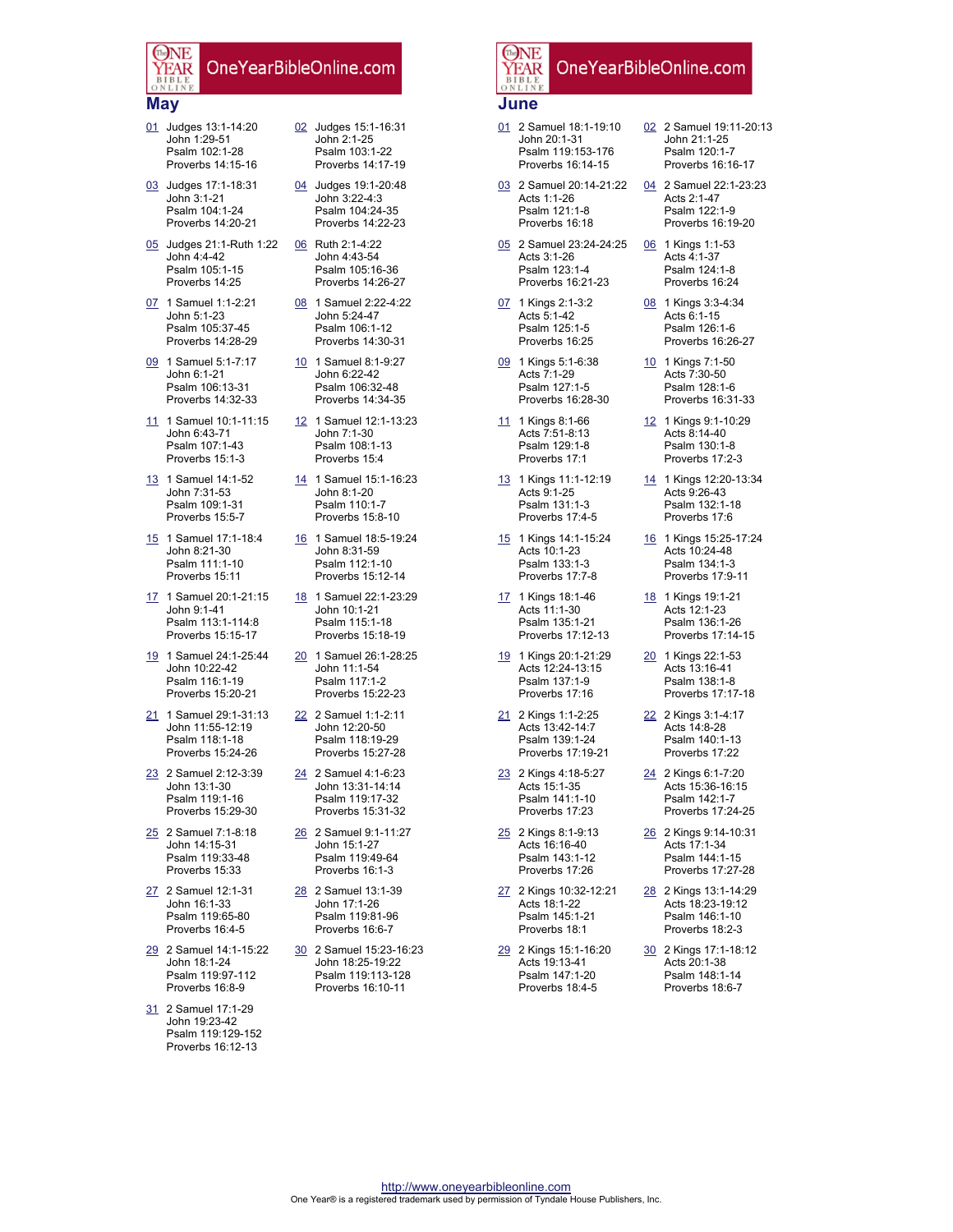#### **July**

The NF

EAR

- 01 2 Kings 18:13-19:37 Acts 21:1-17 Psalm 149:1-9 Proverbs 18:8
- 03 2 Kings 22:3-23:30 Acts 21:37-22:16 Psalm 1:1-6 Proverbs 18:11-12
- 05 1 Chronicles 1:1-2:17 Acts 23:11-35 Psalm 3:1-8 Proverbs 18:14-15
- 07 1 Chronicles 4:5-5:17 Acts 25:1-27 Psalm 5:1-12 Proverbs 18:19
- 09 1 Chronicles 7:1-8:40 Acts 27:1-20 Psalm 7:1-17 Proverbs 18:22
- 11 1 Chronicles 11:1-12:18 Acts 28:1-31 Psalm 9:1-12 Proverbs 19:1-3
- 13 1 Chronicles 15:1-16:36 Romans 1:18-32 Psalm 10:1-15 Proverbs 19:6-7
- 15 1 Chronicles 19:1-21:30 Romans 2:25-3:8 Psalm 11:1-7 Proverbs 19:10-12
- 17 1 Chronicles 24:1-26:11 Romans 4:1-12 Psalm 13:1-6 Proverbs 19:15-16
- 19 1 Chronicles 28:1-29:30 Romans 5:6-21 Psalm 15:1-5 Proverbs 19:18-19
- 21 2 Chronicles 4:1-6:11 Romans 7:1-13 Psalm 17:1-15 Proverbs 19:22-23
- 23 2 Chronicles 8:11-10:19 Romans 8:9-25 Psalm 18:16-36 Proverbs 19:26
- 25 2 Chronicles 14:1-16:14 Romans 9:1-24 Psalm 19:1-14 Proverbs 20:1
- 27 2 Chronicles 19:1-20:37 Romans 10:14-11:12 Psalm 21:1-13 Proverbs 20:4-6
- 29 2 Chronicles 24:1-25:28 Romans 12:1-21 Psalm 22:19-31 Proverbs 20:8-10
- 31 2 Chronicles 29:1-36 Romans 14:1-23 Psalm 24:1-10 Proverbs 20:12
- 02 2 Kings 20:1-22:2 Acts 21:18-36 Psalm 150:1-6 Proverbs 18:9-10
- 04 2 Kings 23:31-25:30 Acts 22:17-23:10 Psalm 2:1-12 Proverbs 18:13
- 06 1 Chronicles 2:18-4:4 Acts 24:1-27 Psalm 4:1-8 Proverbs 18:16-18
- 08 1 Chronicles 5:18-6:81 Acts 26:1-32 Psalm 6:1-10 Proverbs 18:20-21
- 10 1 Chronicles 9:1-10:14 Acts 27:21-44 Psalm 8:1-9 Proverbs 18:23-24
- 12 1 Chronicles 12:19-14:17 Romans 1:1-17 Psalm 9:13-20 Proverbs 19:4-5
- 14 1 Chronicles 16:37-18:17 Romans 2:1-24 Psalm 10:16-18 Proverbs 19:8-9
- 16 1 Chronicles 22:1-23:32 Romans 3:9-31 Psalm 12:1-8 Proverbs 19:13-14
- 18 1 Chronicles 26:12-27:34 Romans 4:13-5:5 Psalm 14:1-7 Proverbs 19:17
- 20 2 Chronicles 1:1-3:17 Romans 6:1-23 Psalm 16:1-11 Proverbs 19:20-21
- 22 2 Chronicles 6:12-8:10 Romans 7:14-8:8 Psalm 18:1-15 Proverbs 19:24-25
- 24 2 Chronicles 11:1-13:22 Romans 8:26-39 Psalm 18:37-50 Proverbs 19:27-29
- 26 2 Chronicles 17:1-18:34 Romans 9:25-10:13 Psalm 20:1-9 Proverbs 20:2-3
- 28 2 Chronicles 21:1-23:21 Romans 11:13-36 Psalm 22:1-18 Proverbs 20:7
- 30 2 Chronicles 26:1-28:27 Romans 13:1-14 Psalm 23:1-6 Proverbs 20:11

#### The NE OneYearBibleOnline.com YEAR **August**

- 01 2 Chronicles 30:1-31:21 Romans 15:1-22 Psalm 25:1-15 Proverbs 20:13-15
- 03 2 Chronicles 33:14-34:33 Romans 16:10-27 Psalm 26:1-12 Proverbs 20:19
- 05 Ezra 1:1-2:70 1 Corinthians 1:18-2:5 Psalm 27:7-14 Proverbs 20:22-23
- 07 Ezra 4:24-6:22 1 Corinthians 3:5-23 Psalm 29:1-11 Proverbs 20:26-27
- 09 Ezra 8:21-9:15 1 Corinthians 5:1-13 Psalm 31:1-8 Proverbs 21:1-2
- 11 Nehemiah 1:1-3:14 1 Corinthians 7:1-24 Psalm 31:19-24 Proverbs 21:4
- 13 Nehemiah 5:14-7:73 1 Corinthians 8:1-13 Psalm 33:1-11 Proverbs 21:8-10
- 15 Nehemiah 9:22-10:39 1 Corinthians 9:19-10:13 Psalm 34:1-10 Proverbs 21;13
- 17 Nehemiah 12:27-13:31 1 Corinthians 11:1-16 Psalm 35:1-16 Proverbs 21:17-18
- 19 Esther 4:1-7:10 1 Corinthians 12:1-26 Psalm 36:1-12 Proverbs 21:21-22
- 21 Job 1:1-3:26 1 Corinthians 14:1-17 Psalm 37:12-29 Proverbs 21:25-26
- 23 Job 8:1-11:20 1 Corinthians 15:1-28 Psalm 38:1-22 Proverbs 21:28-29
- 25 Job 16:1-19:29 1 Corinthians 16:1-24 Psalm 40:1-10 Proverbs 22:1
- 27 Job 23:1-27:23 2 Corinthians 1:12-2:11 Psalm 41:1-13 Proverbs 22:5-6
- 29 Job 31:1-33:33 2 Corinthians 3:1-18 Psalm 43:1-5 Proverbs 22:8-9
- 31 Job 37:1-39:30 2 Corinthians 4:13-5:10 Psalm 44:9-26 Proverbs 22:13
- 02 2 Chronicles 32:1-33:13 Romans 15:23-16:9 Psalm 25:16-22 Proverbs 20:16-18
- 04 2 Chronicles 35:1-36:23 1 Corinthians 1:1-17 Psalm 27:1-6 Proverbs 20:20-21
- 06 Ezra 3:1-4:23 1 Corinthians 2:6-3:4 Psalm 28:1-9 Proverbs 20:24-25
- 08 Ezra 7:1-8:20 1 Corinthians 4:1-21 Psalm 30:1-12 Proverbs 20:28-30
- 10 Ezra 10:1-44 1 Corinthians 6:1-20 Psalm 31:9-18 Proverbs 21:3
- 12 Nehemiah 3:15-5:13 1 Corinthians 7:25-40 Psalm 32:1-11 Proverbs 21:5-7
- 14 Nehemiah 7:73-9:21 1 Corinthians 9:1-18 Psalm 33:12-22 Proverbs 21:11-12
- 16 Nehemiah 11:1-12:26 1 Corinthians 10:14-33 Psalm 34:11-22 Proverbs 21;14-16
- 18 Esther 1:1-3:15 1 Corinthians 11:17-34 Psalm 35:17-28 Proverbs 21:19-20
- 20 Esther 8:1-10:3 1 Corinthians 12:27-13:13 Psalm 37:1-11 Proverbs 21:23-24
- 22 Job 4:1-7:21 1 Corinthians 14:18-40 Psalm 37:30-40 Proverbs 21:27
- 24 Job 12:1-15:35 1 Corinthians 15:29-58 Psalm 39:1-13 Proverbs 21:30-31
- 26 Job 20:1-22:30 2 Corinthians 1:1-11 Psalm 40:11-17 Proverbs 22:2-4
- 28 Job 28:1-30:31 2 Corinthians 2:12-17 Psalm 42:1-11 Proverbs 22:7
- 30 Job 34:1-36:33 2 Corinthians 4:1-12 Psalm 44:1-8 Proverbs 22:10-12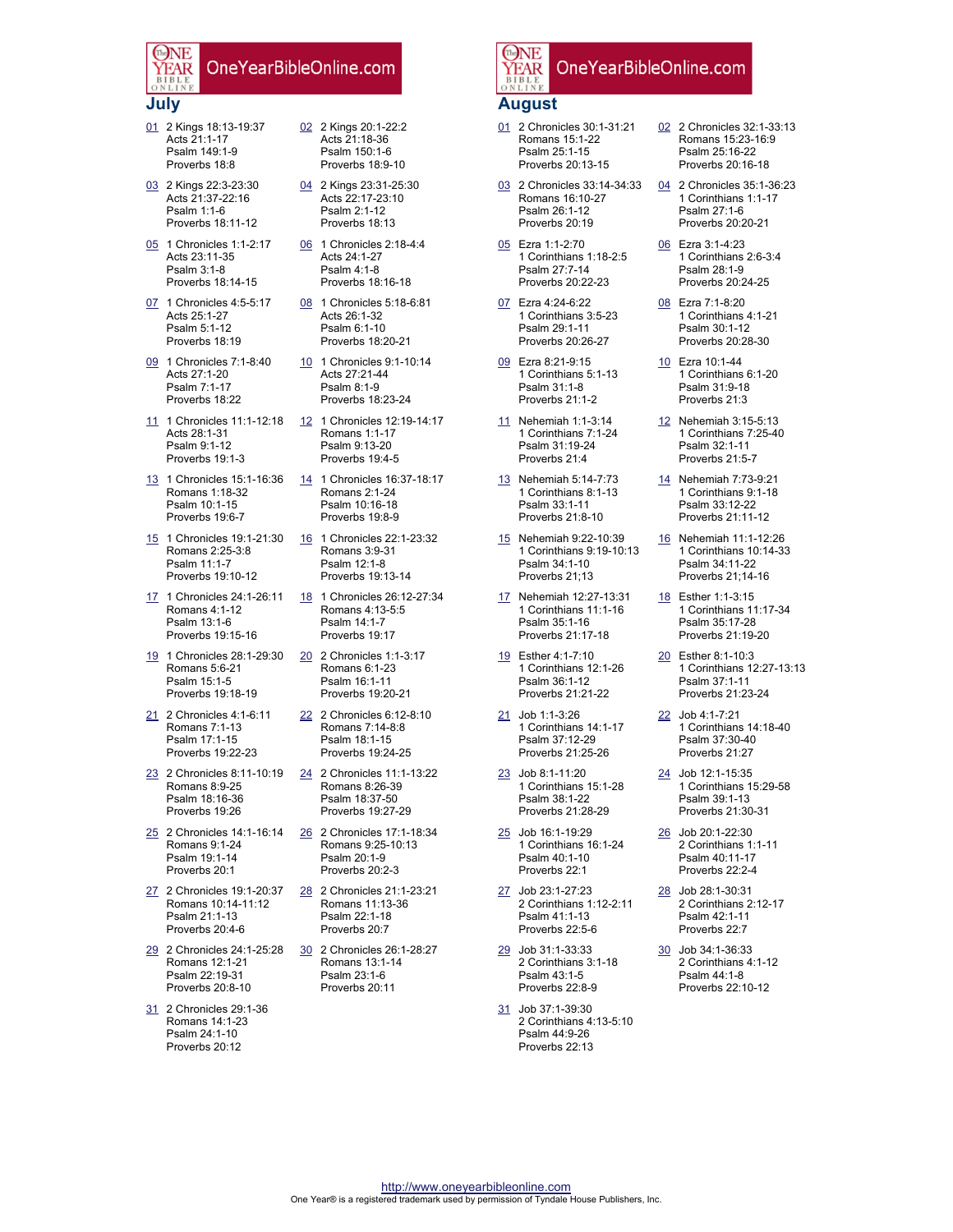### **September**

The NF

- 01 Job 40:1-42:17 2 Corinthians 5:11-21 Psalm 45:1-17 Proverbs 22:14
- 03 Ecclesiastes 4:1-6:12 2 Corinthians 6:14-7:7 Psalm 47:1-9 Proverbs 22:16
- 05 Ecclesiastes 10:1-12:14 2 Corinthians 8;1-15 Psalm 49:1-20 Proverbs 22:20-21
- 07 Song of Solomon 5:1-8:14 2 Corinthians 9:1-15 Psalm 51:1-19 Proverbs 22:24-25
- 09 Isaiah 3:1-5:30 2 Corinthians 11:1-15 Psalm 53:1-6 Proverbs 22:28-29
- 11 Isaiah 8:1-9:21 2 Corinthians 12:1-10 Psalm 55:1-23 Proverbs 23:4-5
- 13 Isaiah 12:1-14:32 2 Corinthians 13:1-14 Psalm 57:1-11 Proverbs 23:9-11
- 15 Isaiah 19:1-21:17 Galatians 2:1-16 Psalm 59:1-17 Proverbs 23:13-14
- 17 Isaiah 25:1-28:13 Galatians 3:10-22 Psalm 61:1-8 Proverbs 23:17-18
- 19 Isaiah 30:12-33:9 Galatians 5:1-12 Psalm 63:1-11 Proverbs 23:22
- 21 Isaiah 37:1-38:22 Galatians 6:1-18 Psalm 65:1-13 Proverbs 23:24
- 23 Isaiah 41:17-43:13 Ephesians 2:1-22 Psalm 67;1-7 Proverbs 23:29-35
- 25 Isaiah 45;11-48:11 Ephesians 4:1-16 Psalm 68:19-35 Proverbs 24:3-4
- 27 Isaiah 51:1-53:12 Ephesians 5:1-33 Psalm 69:19-36 Proverbs 24:7
- 29 Isaiah 57:15-59:21 Philippians 1:1-26 Psalm 71:1-24 Proverbs 24:9-10
- 02 Ecclesiastes 1:1-3:22 2 Corinthians 6:1-13 Psalm 46:1-11 Proverbs 22:15
- 04 Ecclesiastes 7:1-9:18 2 Corinthians 7:8-16 Psalm 48:1-14 Proverbs 22:17-19
- 06 Song of Solomon 1:1- 4:16 2 Corinthians 8:16-24 Psalm 50:1-23 Proverbs 22;22-23
- 08 Isaiah 1:1-2:22 2 Corinthians 10:1-18 Psalm 52:1-9 Proverbs 22:26-27
- 10 Isaiah 6:1-7:25 2 Corinthians 11:16-33 Psalm 54:1-7 Proverbs 23:1-3
- 12 Isaiah 10:1-11:16 2 Corinthians 12;11-21 Psalm 56:1-13 Proverbs 23:6-8
- 14 Isaiah 15:1-18:7 Galatians 1:1-24 Psalm 58:1-11 Proverbs 23:12
- 16 Isaiah 22:1-24:23 Galatians 2:17-3:9 Psalm 60:1-12 Proverbs 23:15-16
- 18 Isaiah 28:14-30:11 Galatians 3:23-4:31 Psalm 62:1-12 Proverbs 23;19-21
- 20 Isaiah 33:10-36:22 Galatians 5:13-26 Psalm 64:1-10 Proverbs 23:23
- 22 Isaiah 39:1-41:16 Ephesians 1:1-23 Psalm 66:1-20 Proverbs 23:25-28
- 24 Isaiah 43:14-45:10 Ephesians 3:1-21 Psalm 68:1-18 Proverbs 24:1-2
- 26 Isaiah 48:12-50:11 Ephesians 4:17-32 Psalm 69:1-18 Proverbs 24:5-6
- 28 Isaiah 54:1-57:14 Ephesians 6:1-24 Psalm 70:1-5 Proverbs 24:8
- 30 Isaiah 60:1-62:5 Philippians 1:27-2:18 Psalm 72:1-20 Proverbs 24:11-12

### The NE OneYearBibleOnline.com **/EAR**

## **October**

- 01 Isaiah 62:6-65:25 Philippians 2:19-3:3 Psalm 73:1-28 Proverbs 24:13-14
- 03 Jeremiah 1:1-2:30 Philippians 4:1-23 Psalm 75:1-10 Proverbs 24:17-20
- 05 Jeremiah 4:19-6:15 Colossians 1:18-2:7 Psalm 77:1-20 Proverbs 24:23-25
- 07 Jeremiah 8:8-9:26 Colossians 3:1-17 Psalm 78:32-55 Proverbs 24:27
- 09 Jeremiah 12:1-14:10 1 Thessalonians 1:1-2:8 Psalm 79:1-13 Proverbs 24:30-34
- 11 Jeremiah 16:16-18:23 1 Thessalonians 4:1-5:3 Psalm 81:1-16 Proverbs 25:6-8
- 13 Jeremiah 22:1-23:20 2 Thessalonians 1:1-12 Psalm 83:1-18 Proverbs 25:11-14
- 15 Jeremiah 26:1-27 2 Thessalonians 3:1-18 Psalm 85:1-13 Proverbs 25:16
- 17 Jeremiah 30:1-31:26 1 Timothy 2:1-15 Psalm 87:1-7 Proverbs 25:18-19
- 19 Jeremiah 33:1-34:22 1 Timothy 4:1-16 Psalm 89:1-13 Proverbs 25:23-24
- 21 Jeremiah 37:1-38:28 1 Timothy 6:1-21 Psalm 89:38-52 Proverbs 25:28
- 23 Jeremiah 42:1-44:23 2 Timothy 2:1-21 Psalm 92:1-93 Proverbs 26:3-5
- 25 Jeremiah 48:1-49:22 2 Timothy 4:1-22 Psalm 95:1-96:13 Proverbs 26:9-12
- 27 Jeremiah 51:1-53 Titus 2:1-15 Psalm 99:1-9 Proverbs 26:17
- 29 Lamentations 1:1-2:22 Philemon 1:1-25 Psalm 101:1-8 Proverbs 26:20
- 31 Lamentations 4:1-5:22 Hebrews 2:1-18 Psalm 103:1-22 Proverbs 26:23
- 02 Isaiah 66:1-24 Philippians 3:4-21 Psalm 74:1-23 Proverbs 24:15-16
- 04 Jeremiah 2:31-4:18 Colossians 1:1-17 Psalm 76:1-12 Proverbs 24:21-22
- 06 Jeremiah 6:16-8:7 Colossians 2:8-23 Psalm 78:1-31 Proverbs 24:26
- 08 Jeremiah 10:1-11:23 Colossians 3:18-4:18 Psalm 78:56-72 Proverbs 24:28-29
- 10 Jeremiah 14:11-16:15 1 Thessalonians 2:9-3:13 Psalm 80:1-19 Proverbs 25:1-5
- 12 Jeremiah 19:1-21:14 1 Thessalonians 5:4-28 Psalm 82:1-8 Proverbs 25:9-10
- 14 Jeremiah 23:21-25:38 2 Thessalonians 2:1-17 Psalm 84:1-12 Proverbs 25:15
- 16 Jeremiah 28:1-29:32 1 Timothy 1:1-20 Psalm 86:1-17 Proverbs 25;17
- 18 Jeremiah 31:27-32:44 1 Timothy 3:1-16 Psalm 88:1-18 Proverbs 25:20-22
- 20 Jeremiah 35:1-36:32 1 Timothy 5:1-25 Psalm 89:14-37 Proverbs 25:25-27
- 22 Jeremiah 39:1-41:18 2 Timothy 1:1-18 Psalm 90:1-91:16 Proverbs 26:1-2
- 24 Jeremiah 44:24-47:7 2 Timothy 2:22-3:17 Psalm 94:1-23 Proverbs 26:6-8
- 26 Jeremiah 49:23-50:46 Titus 1:1-16 Psalm 97:1-98:9 Proverbs 26:13-16
- 28 Jeremiah 51:54-52:34 Titus 3:1-15 Psalm 100:1-5 Proverbs 26:18-19
- 30 Lamentations 3:1-66 Hebrews 1:1-14 Psalm 102:1-28 Proverbs 26:21-22